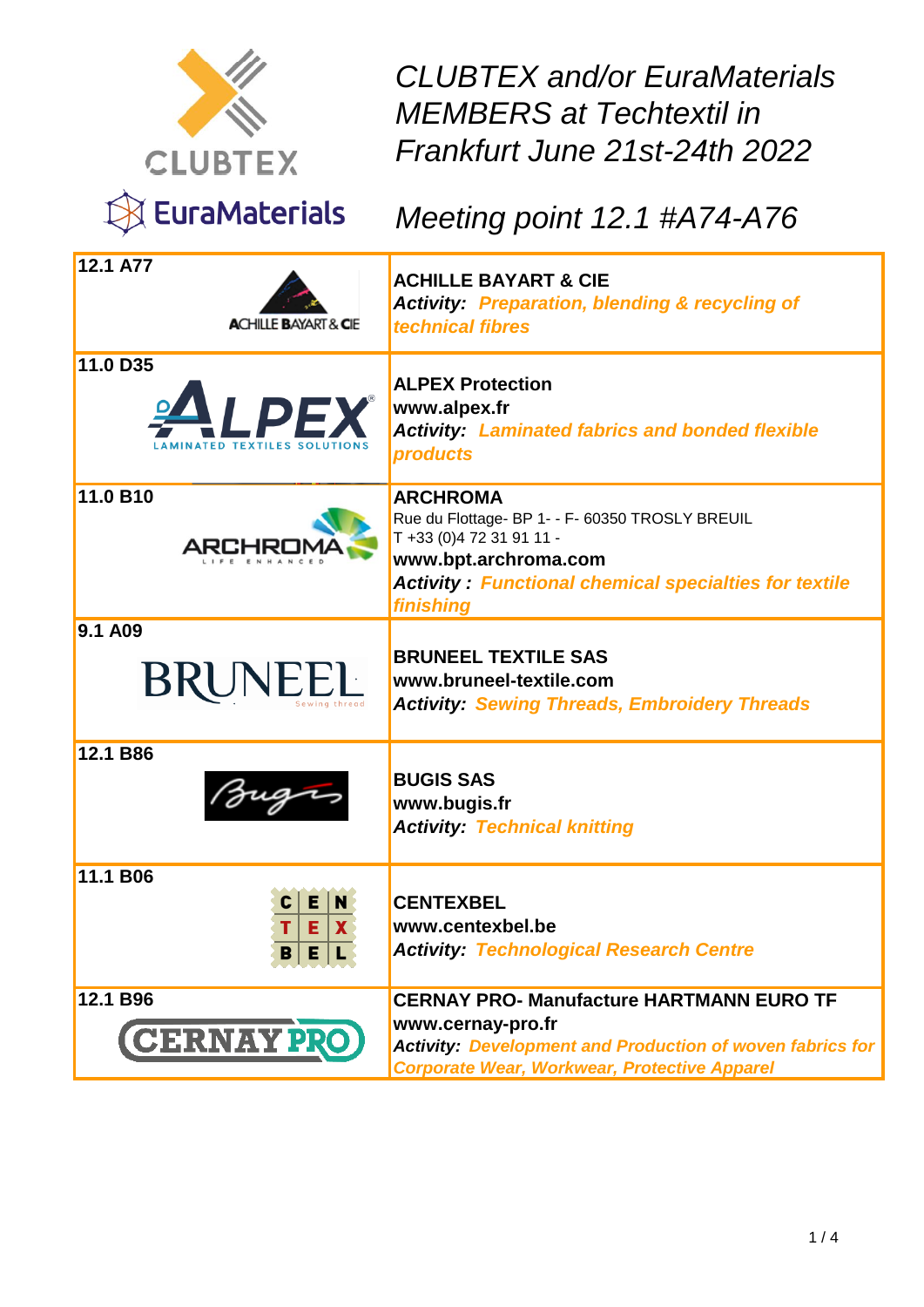| 12.1 A82<br>DES TEXTILES INNOVANTS            | CETI - Centre Européen des Textiles Innovants<br>www.ceti.com<br><b>Activity: Textile Innovation Research Center: three-</b><br>melt-spinning component, nonwoven pilot lines<br>(spunlaid & drylaid- over 100 existing possible<br>combinations), yarn spinning, weaving and coating<br>pilot lines |
|-----------------------------------------------|------------------------------------------------------------------------------------------------------------------------------------------------------------------------------------------------------------------------------------------------------------------------------------------------------|
| 12.1 A72<br><b>COLMANT</b><br>Coated Fabrics  | <b>COLMANT COATED FABRICS</b><br>www.Colmant-Coated-Fabrics.com<br><b>Activity: Rubberized coated fabrics for technical</b><br><i><b>applications</b></i>                                                                                                                                            |
| 11.1 C10                                      | <b>CONCORDIA Textiles</b><br>www.ConcordiaTextiles.com<br><b>Activity: Technical Woven Fabrics</b>                                                                                                                                                                                                   |
| 12.1 A75<br>COUS<br><b>FIBERS IMPROVEMENT</b> | <b>COUSIN COMPOSITES</b><br>www.cousin-composites.com<br><b>Activity: Reinforcement and twisting of high</b><br>peformance fibres with thermosetting or<br>thermoplastic coatings                                                                                                                    |
| 11.0 D30<br>chemicals                         | <b>DEVAN Chemicals</b><br>www.devan.net<br><b>Activity: High-tech finishing chemicals for textiles</b>                                                                                                                                                                                               |
| 12.1 A80<br><b>DAY</b> rubans sos.            | <b>DMR RUBANS</b><br>www.dmr-rubans.com<br><b>Activity: Narrow fabrics, technical straps, knitted nets</b><br>and elastics, plastic moulding and overmoulding,<br>ready made, stitching                                                                                                              |
| 12.1 B72<br>DUFLO                             | <b>DUFLOT INDUSTRIES SAS</b><br>www.duflot.com<br><b>Activity: Technical nonwovens for fire protection,</b><br>thermal and acoustic insulation                                                                                                                                                       |
| 12.1 B74<br>DYLCO<br>Technical Textiles       | <b>DYLCO CARPENTIER PREUX</b><br>www.dylco.fr www.carpentier-preux.fr<br><b>Activity: Technical warp-knitted fabrics</b>                                                                                                                                                                             |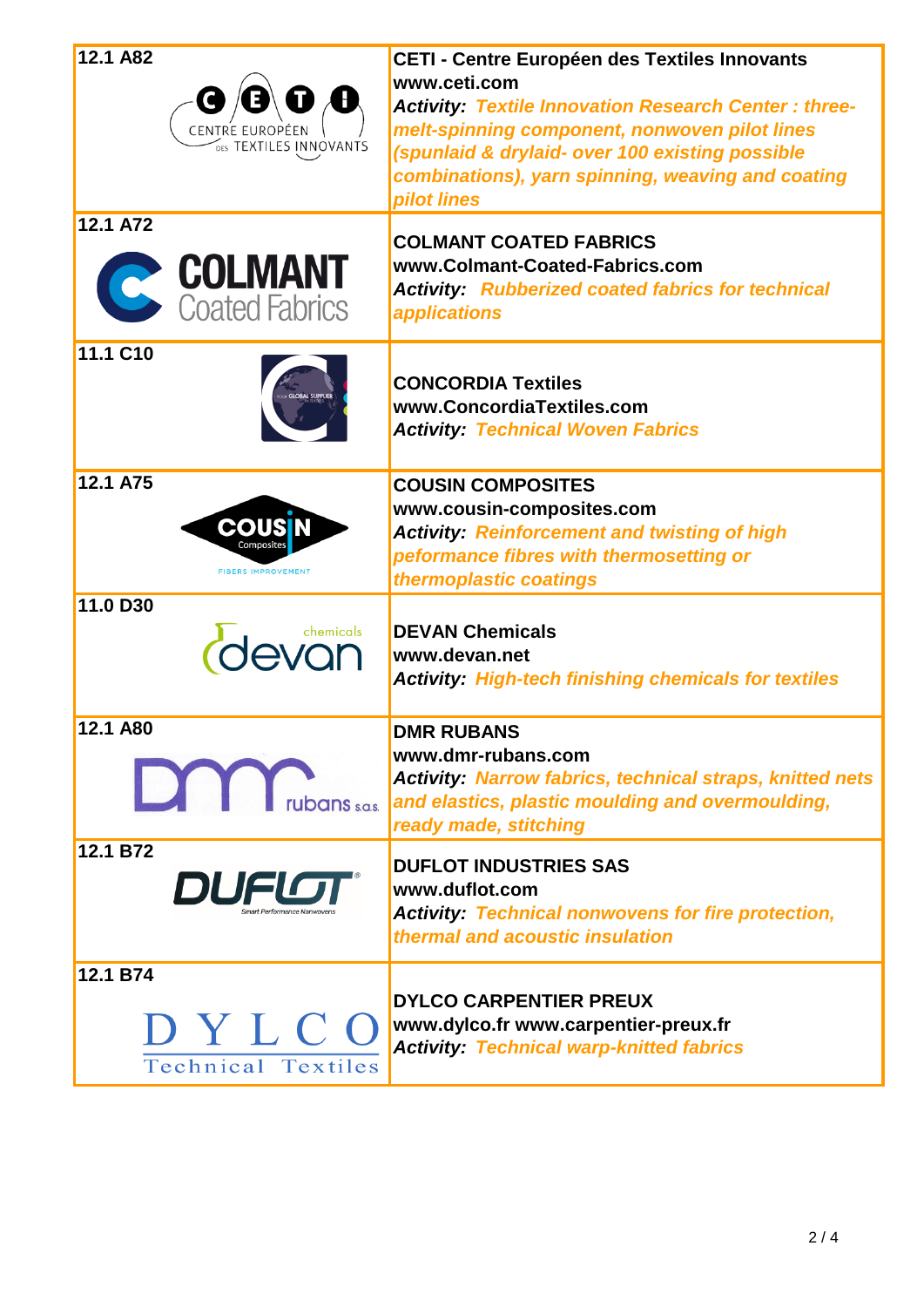| 12.1 B78                                                                |                                                                                                                                                                                                              |
|-------------------------------------------------------------------------|--------------------------------------------------------------------------------------------------------------------------------------------------------------------------------------------------------------|
| UL Université<br>de Lille<br>ensait                                     | <b>ENSAIT</b><br>www.ensait.fr<br><b>Activity: Training, Education (Textile Engineers), R&amp;D</b>                                                                                                          |
| 11.1 A04<br><b>Fedustria</b>                                            | <b>FEDUSTRIA vzw</b><br>www.fedustria.be<br><b>Activity: Belgian Federation of the Textile, Wood and</b><br><b>Furniture Industries</b>                                                                      |
| 12.1 A77                                                                | <b>FERLAM TECHNOLOGIES</b><br>www.ferlam.com<br><b>Activity: Thermal insulation textiles for industry</b>                                                                                                    |
| 12.1 A79<br><b>filt</b><br>$\equiv$ 1860 $\approx$                      | <b>FILT</b><br>www.filt1860.fr<br><b>Activity: Nets, braids, candle wicks</b>                                                                                                                                |
| 9.1 C07                                                                 | <b>HKO France - DELTEC SAS</b><br>www.hko.de<br><b>Activity: Technical Textiles for high temperature</b><br>insulation, for protective apparel, for fire and heat<br>protection, for the automotive industry |
| 12.1 A95                                                                | <b>IFTH</b><br>www.ifth.org<br><b>Activity: Technological research center</b>                                                                                                                                |
| 9.1 A13<br>IMATTEC<br>International<br>Matériaux et textiles Techniques | <b>IMATTEC International</b><br>www.imattec.com<br><b>Activity: Technical Spinning &amp; Textiles Solutions</b>                                                                                              |
| 9.1 D19<br><b>Lenzing</b><br>FiliPlastics                               | <b>LENZING Plastics GmbH &amp; Co KG</b><br>www.lenzing-plastics-fr.com<br><b>Activity: Producer of thermoplastics and</b><br>fluoropolymers for technical textiles                                          |
| 11.1 B06<br>IEBAERT<br>made for you                                     | <b>LIEBAERT MARCEL NV</b><br>www.liebaert.com<br><b>Activity: Producer of elastic fabrics and narrows</b>                                                                                                    |
| 12.1 A78<br><b>MOULINAGE</b>                                            | <b>MOULINAGE DU PLOUY</b><br>www.plouy.com<br><b>Activity: Spinning, Twisting, Texturing, Covering</b>                                                                                                       |